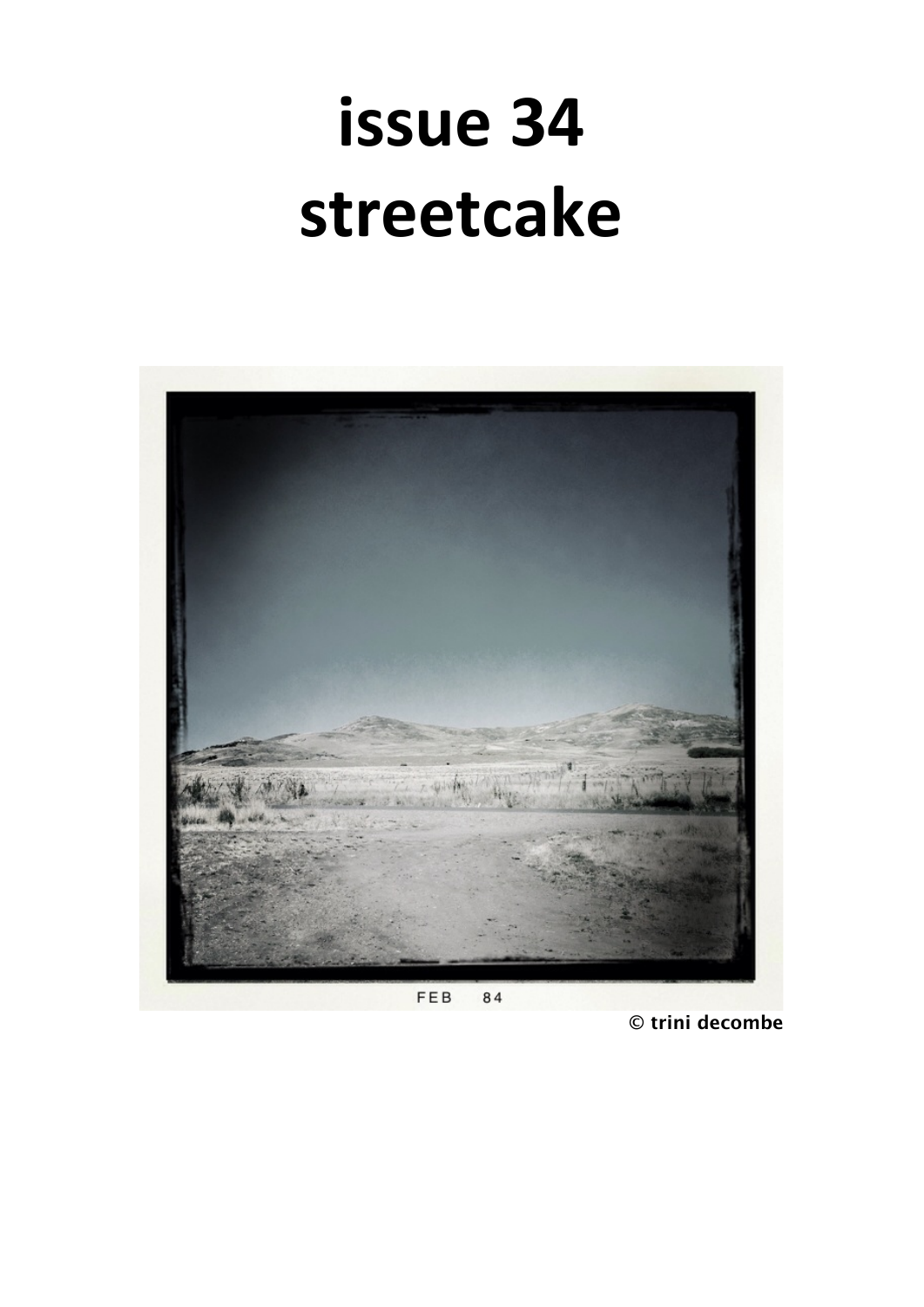# **contents – issue 34**



**catriona britton - great expectations natalie crick - this is a metaphor nikki dudley – cellmate robert francis - john and jackie drink coke a.j. huffman - sand sam kolinski - key in soap**

**kirsten luckins - chronic fatigue**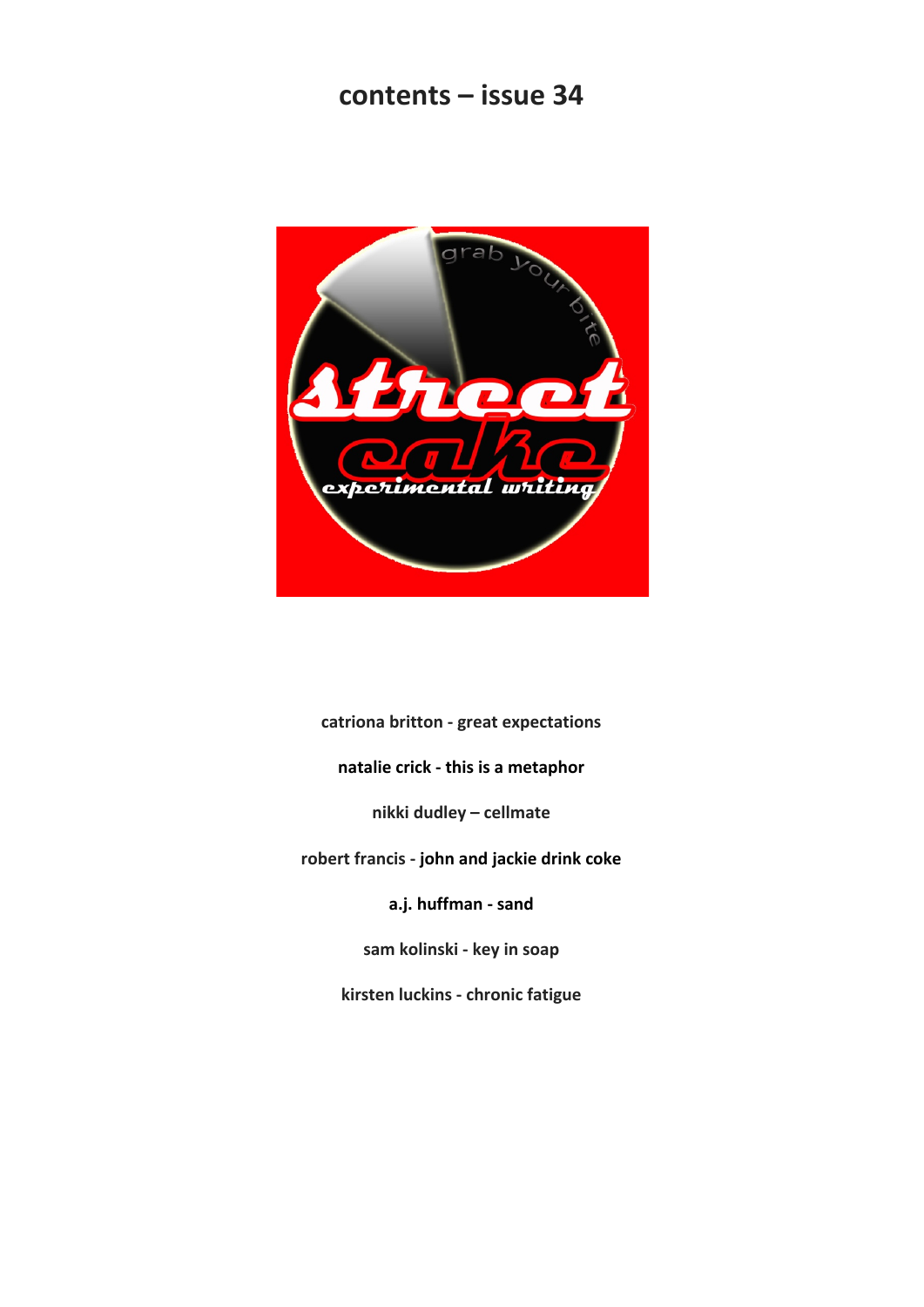**catriona britton**

# *great expectations*

am i weird 'cause i listen to Mahler while washing the dishes? maybe i'm acting out some kind of romantic stereotype maybe you don't know how to grow up

> wallflower grandma you need to let loose *i do it my own way*

we're dancing & you know it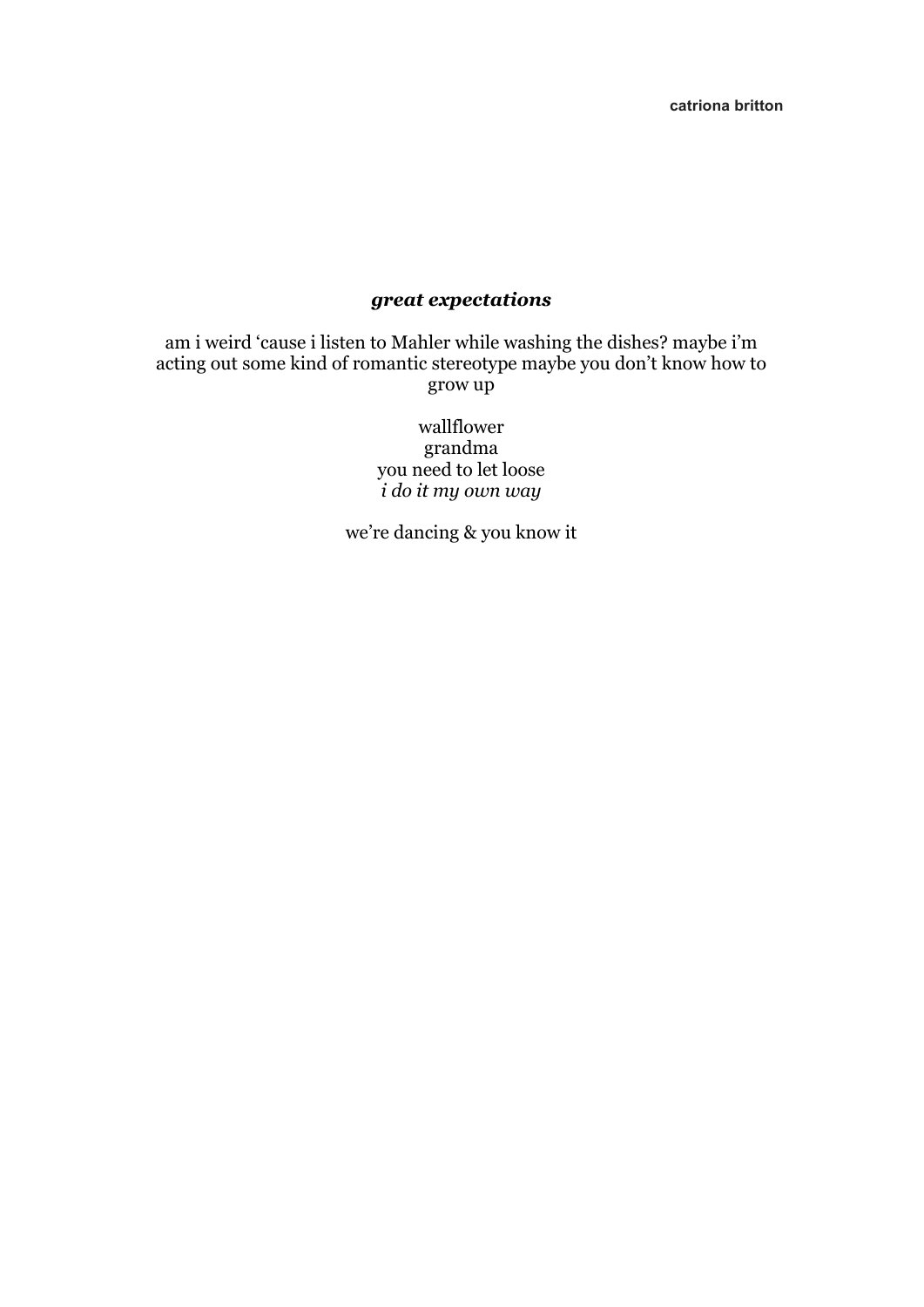### This Is a Metaphor

My room. Four walls Of slumber. Sucking my fist I am here As a threat to myself.

My friends And I Sit here sometimes And we play Recital. When I clap my hands

People behind the glass, they laugh (you bitch, you bitch). Sometimes I stop and I think, "wait a minute, This is my future." O God, Now I must go back.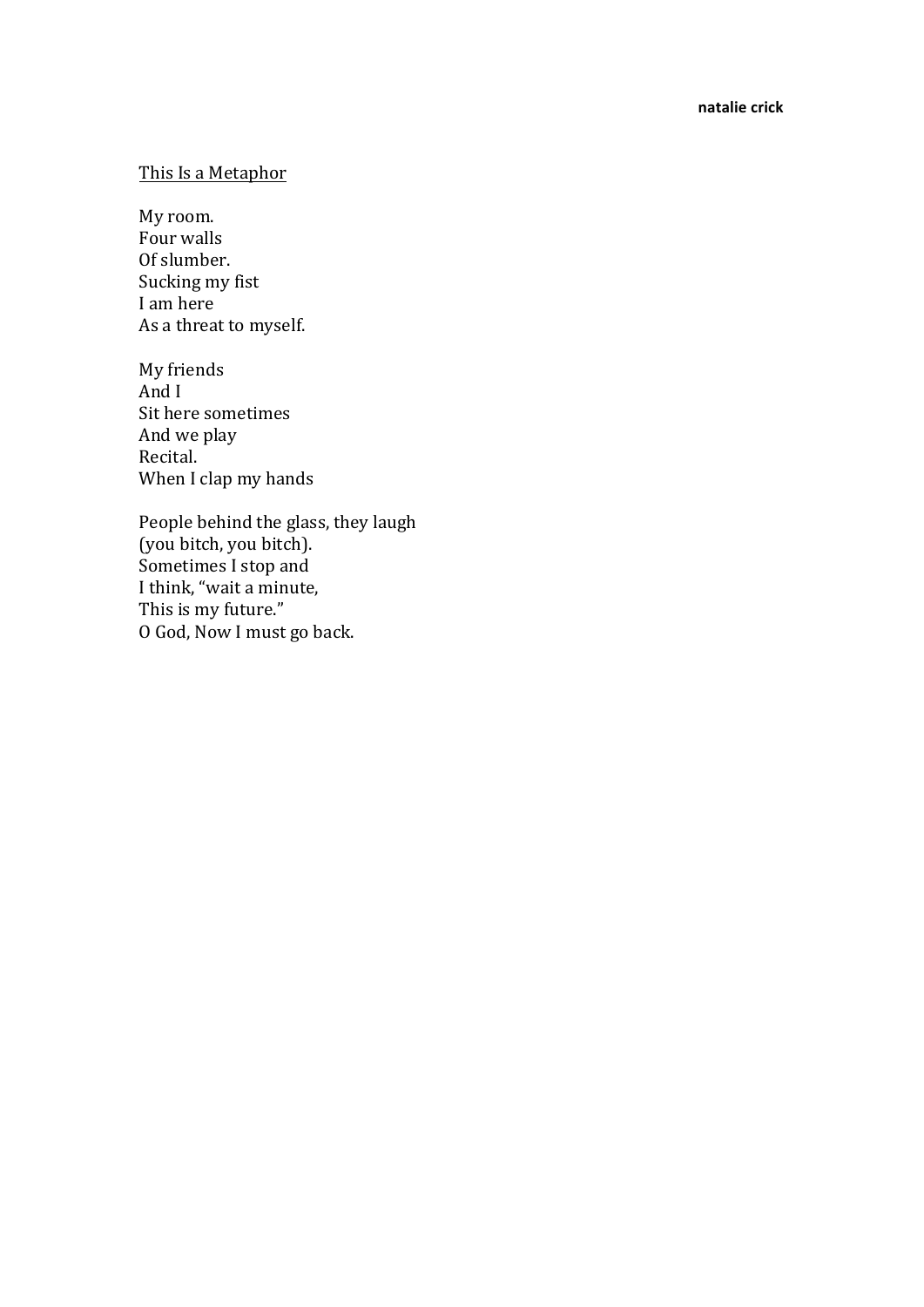#### **nikki dudley**

cellmate, Word, always in room(humming breathing farting).

When I was on the run, you ratted me out, *then* testified my innocence. Do you love me? I wanted but you rolled over in bed / snored.

Dreaming about stabbing me when I closed my eyes?

You you you yowels and consonants ganging in the shower, crowding like hungry flies looking for death. Your eyes bulbous and wide. slits of light in the darkness all

At once, What do you want from me? The bars

shrinking around my heart, *for my own protection*? You wrote on the walls when I left you alone.

We never spoke about it, Word. You disguised yourself so I could send messages to my family my friends, but you didn't tell them how you watched me every minute, minute, second, first, zero how you whispered about me to the prisoners and guards.

*Come on*, Word, tell me why you coat my pillow as my breathing shallows and I drown in restless dreams, why you hang over my bed like clouds 

in the morning let the dreams mourn me waiting for sunlight to break, why you told me she might live and then told me she was dead, why you kept me guarded between shelves but let them throw you at me cowering beside lockers, why you taught me I love you but a million ways to lose. Tell me you they he she we all want to hear

The definition, The synonyms, The antonyms you're hiding between your split ----- characters. Stop talking about me, Word! This is your last warning, your final final warning, before I close my eyes tight, block my ears with glue, and tell my brain not to think of you. 

But I will think of you, Word. I'll hold you tight when all the lights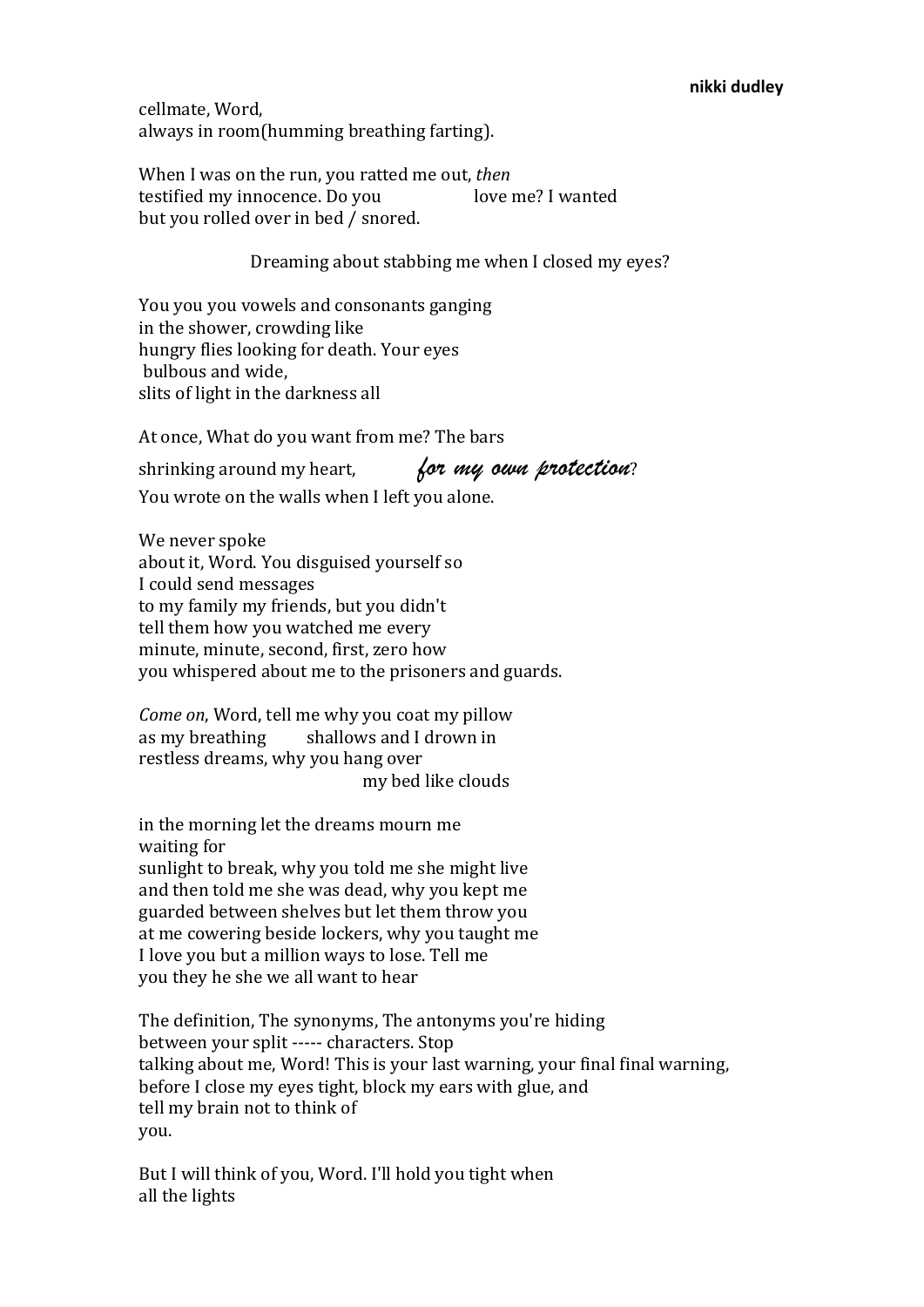are off and I'm shivering in the dark, when I accidentally open my eyes and see soft shapes and blurry light, when my ears hum and make dull sounds. I will speculate, Word, and hunt for you in the trenches of my brain and when you pop your head up,

## **BOOM!**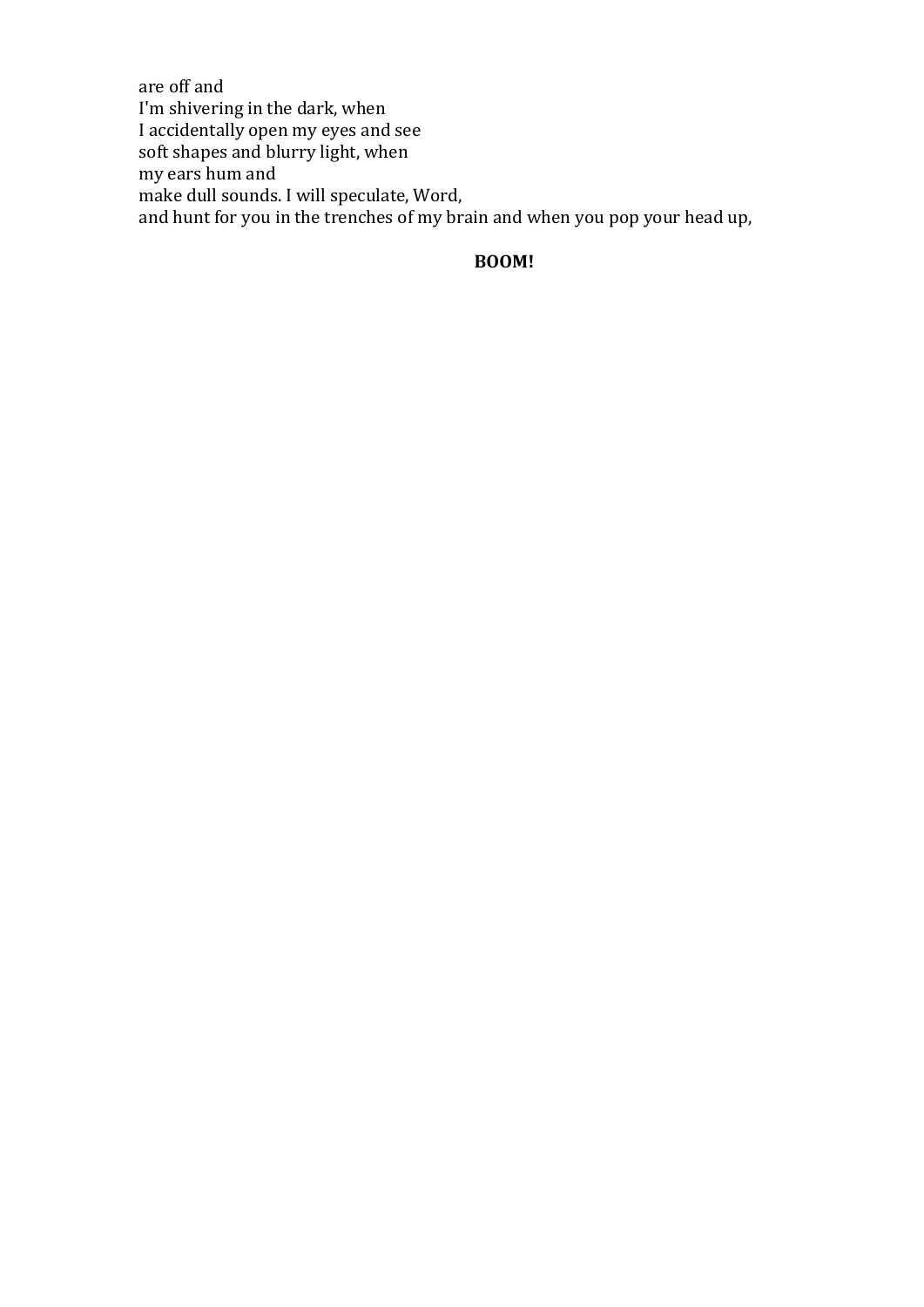#### **robert francis**

#### **John and Jackie Drink Coke**

John and Jackie drink coke

My skin holds sacred scars Battle marks Tattooed in time Tattooed from time Tracks from time's battles and time's scars Are traced over my skin

John and Jackie drink coke

*I told you all you are I sold it in a sealed pack I sealed you in the deal You thought you'd chosen*

Technicolor Pomp of half time sales snowballing into a mammoth of kitchens, cars, soda and soup.

John and Jackie drink coke

My flesh flexes and flushes It is flaked and freckled It fits It fits in the flash of a battle In the flash of time My flesh traces the tracks

> *Reflections change and strip and fray We are productively wasting away*

John and Jackie drink coke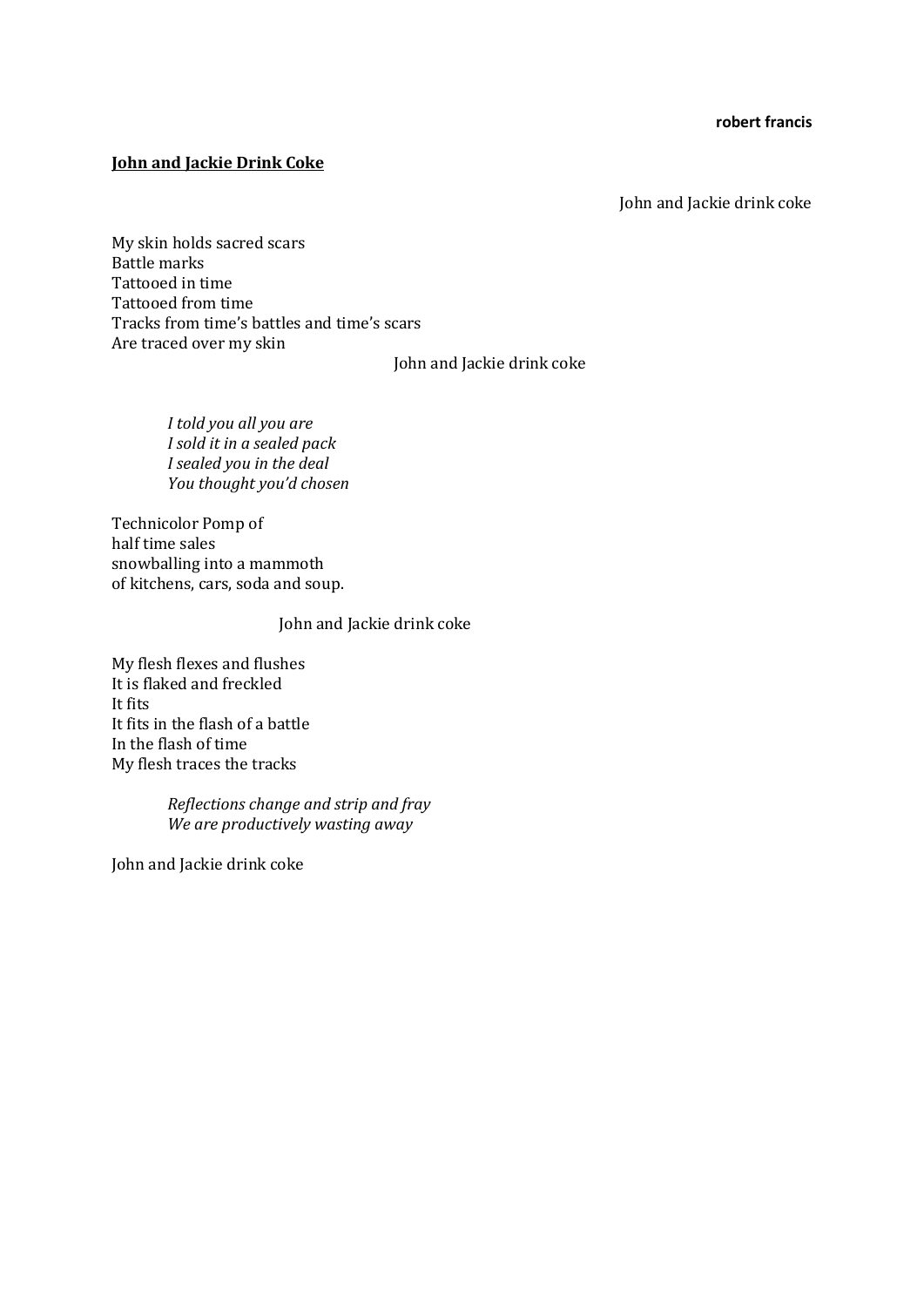# *Sand*

Unmade glass shifts falls tells the ticking of grains slipping. Blows free before waves erupt, consume in creeping inches. Erodes by touch, smoothes as it abases everything in its pass.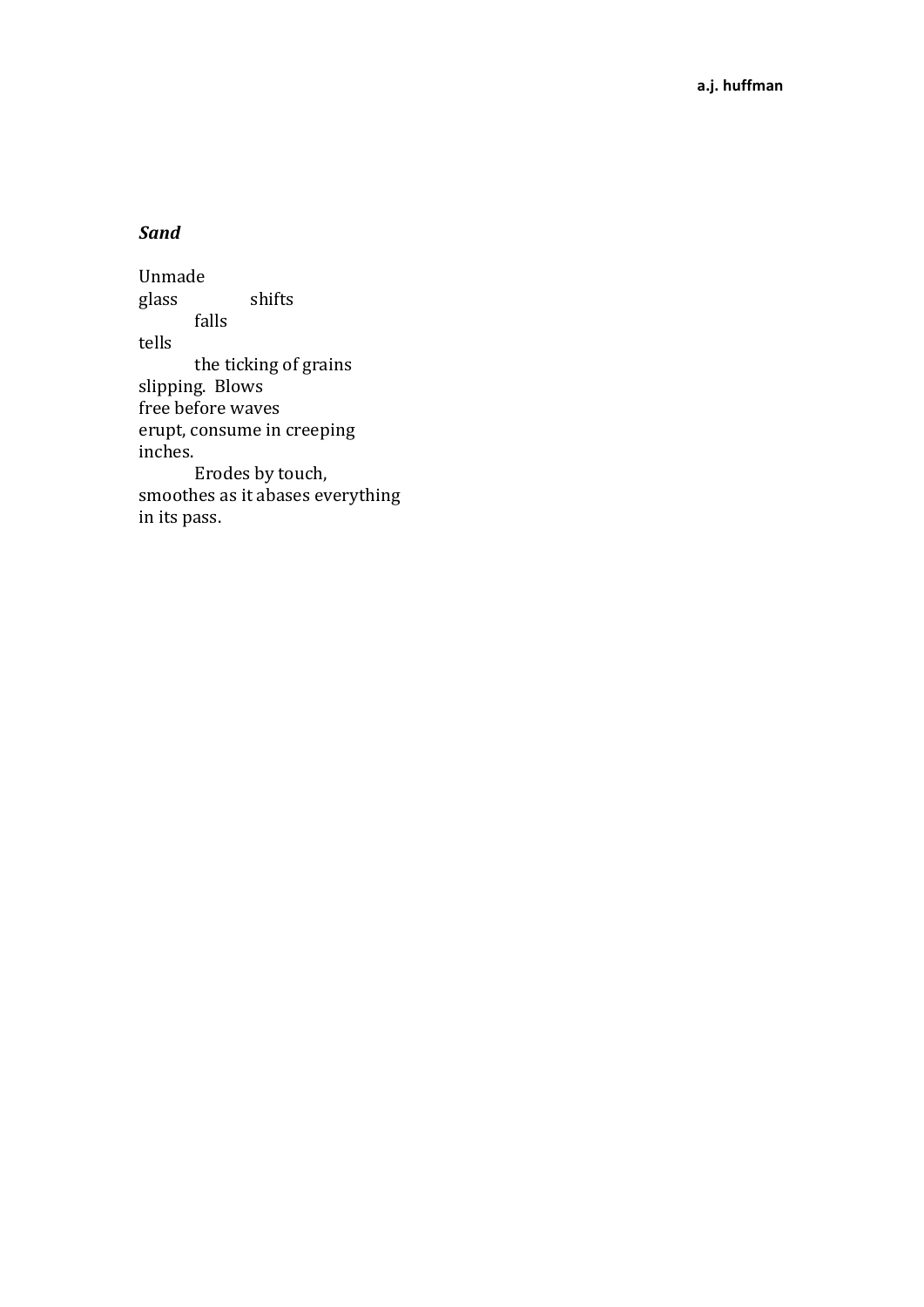#### **Key in Soap**

If this key in lock does not turn, they will march on in. Up end the furniture, and discipline, burn cigarettes like old bank statements. Turn this key. Turn this key. Keep the acid waves from reaching the mind's shore. Cut off the tree-branched thoughts. Close eyelids to wild cocained eyes, the bottle clinking-blether and thick-furred dressing gowns of sedatives. The dulled chatter as narrow as alleys. Remove key, for they will suck it through as beer from a straw. Will impress it onto soap. Fill the wearied imprint with hap-hazardous chemical intentions. Then break on through, into the mind. Let loose - into a clean, quivering world all the unwashed demons.